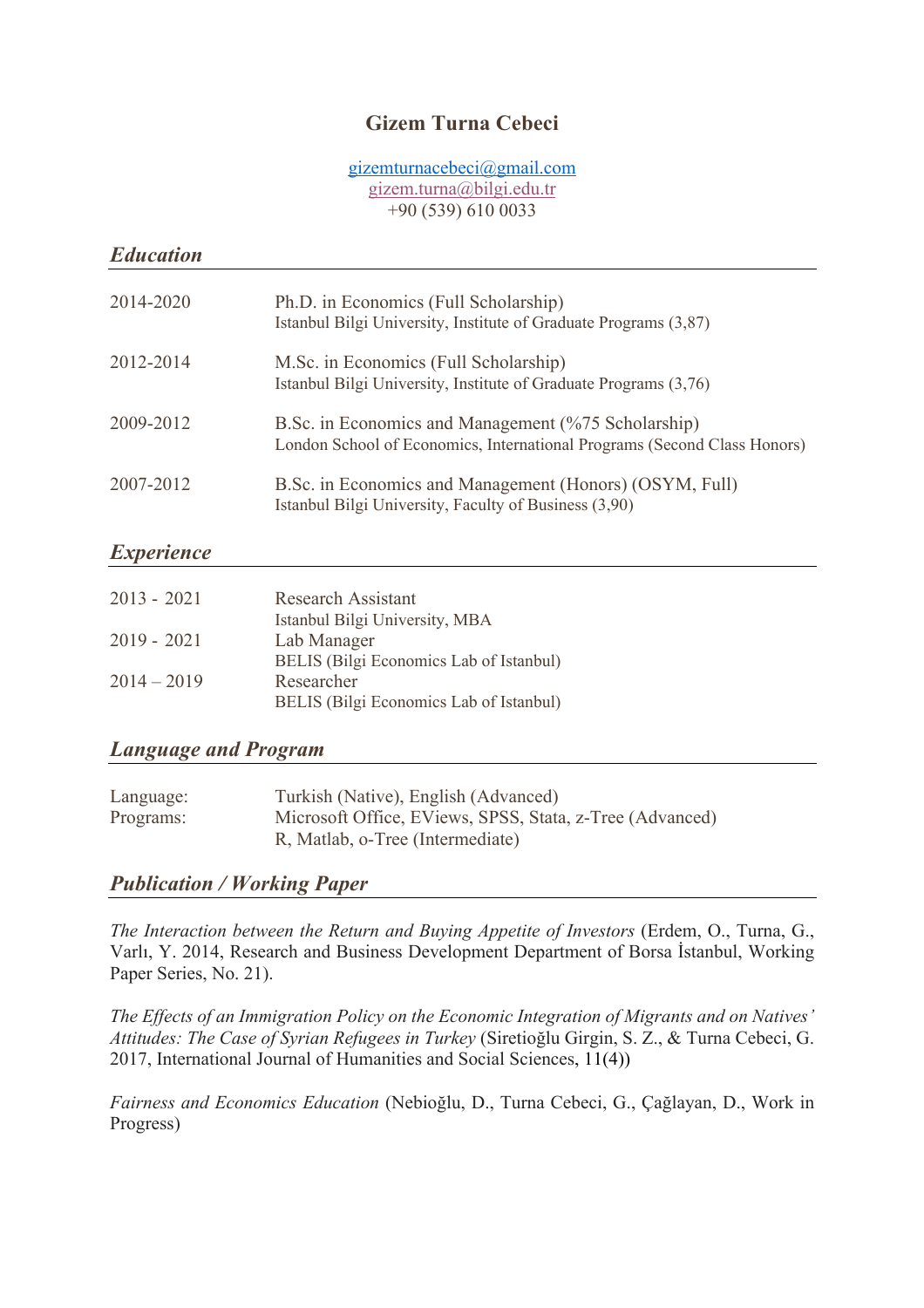*Financial Bias Map and the Role of Financial Literacy* (Turna Cebeci, G., Unpublished Phd Thesis)

*Intergenerational Transmission of Financial Biases* (Turna Cebeci, G., Giritligil, A.E., Work in Progress)

### *Conference / Presentation*

*EconAnadolu2015*, Anadolu International Conference in Economics, June 10-12, 2015, Eskişehir, Turkey.

*Advances in Behavioral Finance*, Annual Conference of the Center for Economics and Econometrics (CEE), December 21, 2015, İbrahim Bodur Auditorium, Natuk Birkan Building, Boğaziçi University, Istanbul, Turkey.

*2. Experimental and Behavioral Economics Workshop*, April 16, 2016, Santral Campus, ÇSM-402, Istanbul Bilgi University, Istanbul, Turkey.

*3. Experimental and Behavioral Economics Workshop*, May 13, 2017, FEAS, Çobanoğlu Auditorium, Middle East Technical University, Ankara, Turkey.

*5. Experimental and Behavioral Economics Workshop*, April 13, 2019, Faculty of Business, G30, Özyeğin University, Istanbul, Turkey.

*9. Murat Sertel Workshop on Economic Design*, October 30-31, 2019, Seminar Hall, Istanbul Bilgi University, Istanbul, Turkey.

*2020 The Economic Science Association (ESA) Global Online Around-the-Clock Meetings,*  September 10-12, 2020, Online.

*6. Experimental and Behavioral Economics Workshop*, April 10, 2021, İstanbul Bilgi University, Online.

*2021 IAREP-SABE Virtual Conference*, June 10-13, 2013, Online.

*Experimental Finance Conference 2021*, June 16-18, Online.

### *Scholarship*

TÜBİTAK (The Scientific and Technological Research Council of Turkey) – BIDEB, National Scholarship Programme for MSc Students (2012 - 2014)

TÜBİTAK (The Scientific and Technological Research Council of Turkey) – BIDEB, National Scholarship Programme for PhD Students (2015 - 2018)

### *Professional Membership*

*The Economic Science Association* (ESA) *Bilgi Economics Lab of İstanbul* (BELİS)